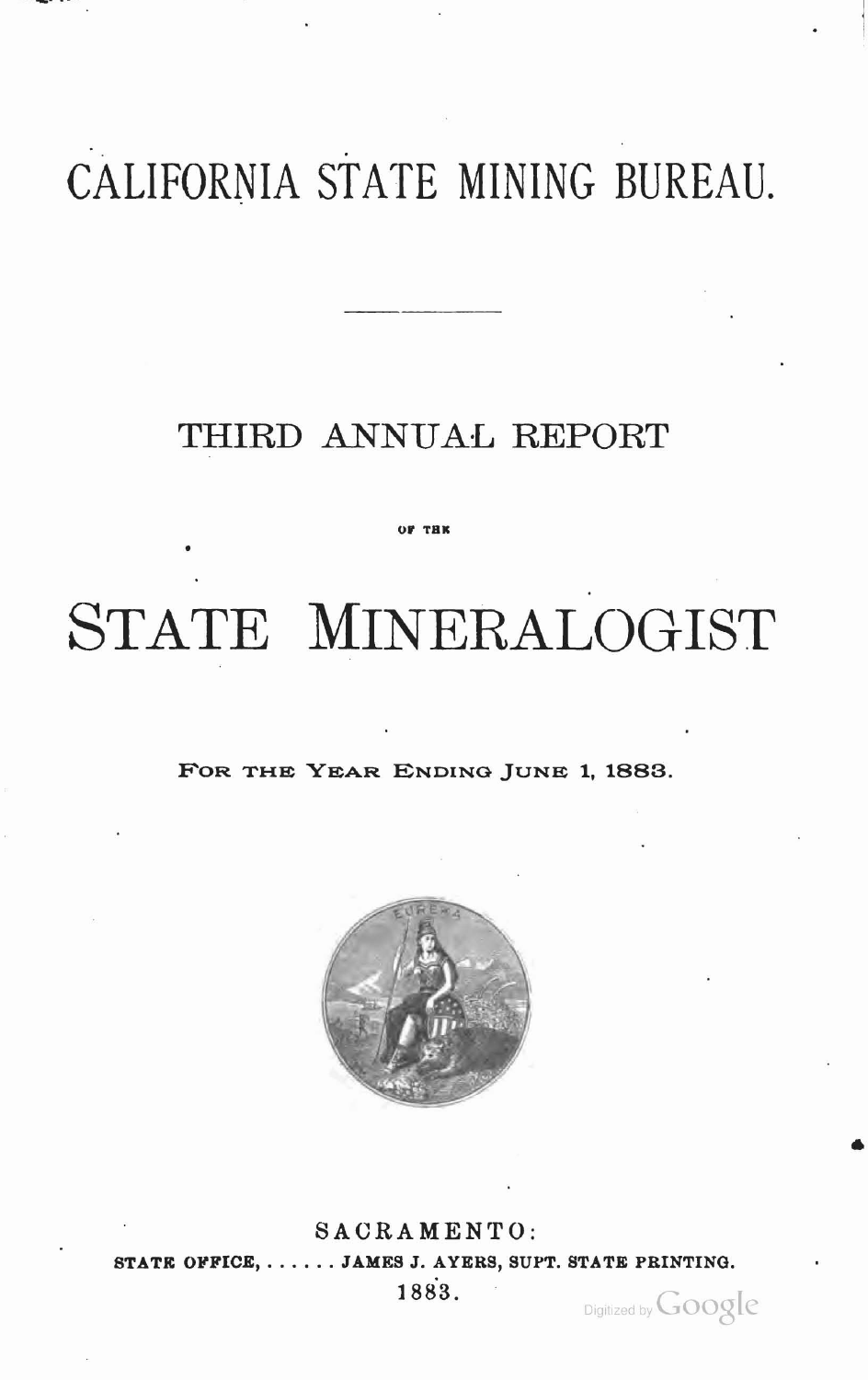## CALIFORNIA STATE MINING BUREAU.

Part 2. Third Annual Report of the State Mineralogist.

## **REPORT**

#### ON THE

BORAX DEPOSITS

#### $O<sub>F</sub>$

### CALIFORNIA AND NEVADA,

GIVING THE PRODUCTION, CONSUMPTION, USES, HISTORY, CHEMISTRY, AND MINERALOGY OR BORACIC ACID AND ITS COMPOUNDS, AND OTHER GENERAL INFORMATION, WITH A MAP SHOWING THE PRINCIPAL LOCALITIES IN THE TWO STATES.

BY HENRY G. HANKS, STATE MINERALOGIST.



SACRAMENTO: STATE OFFICE, ...... JAMES J. AYERS, SUPT. STATE PRINTING. 1883. Digitized by **GOOQIC**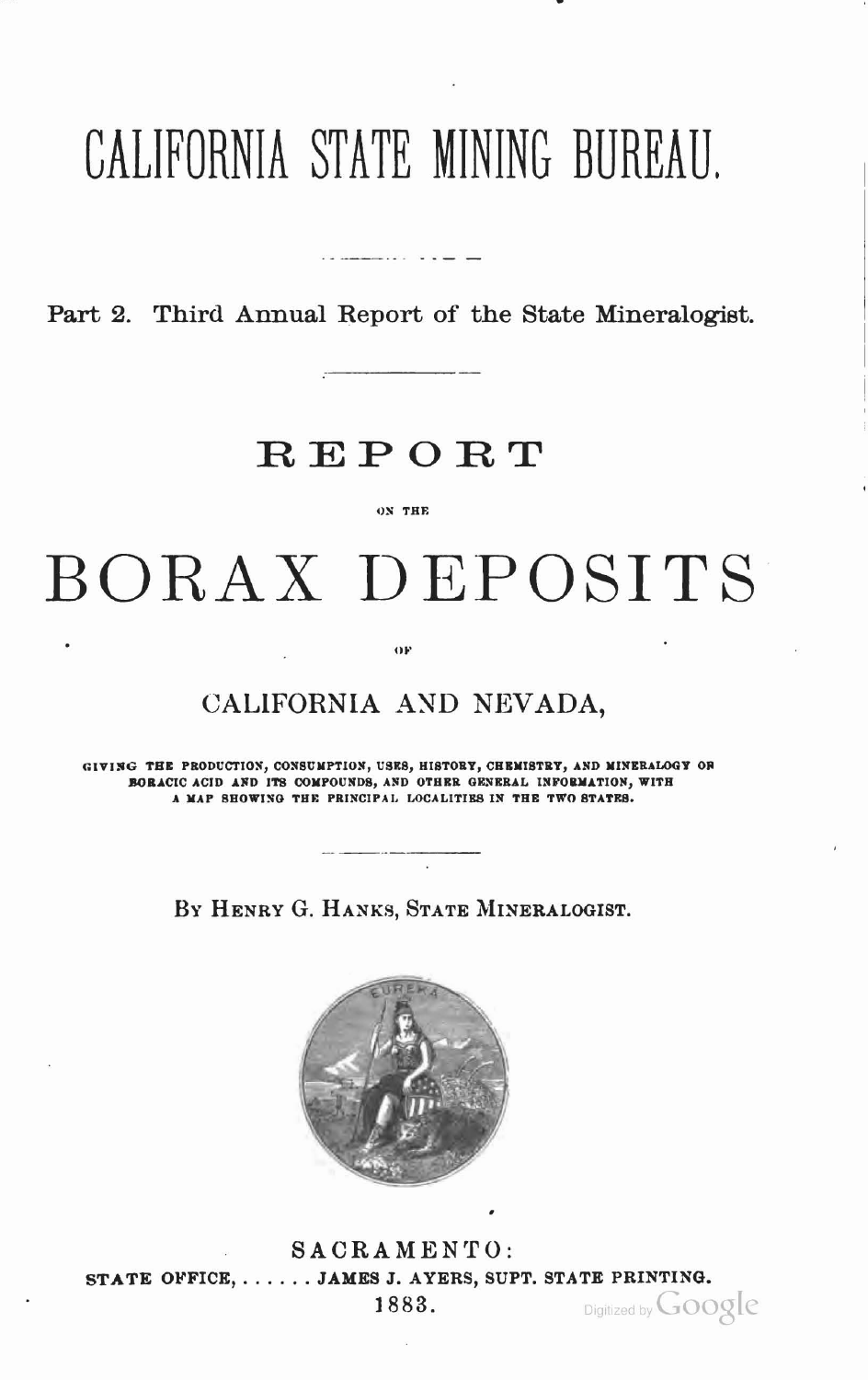### BORAX MINERALS AND THOSE CONTAINING BORACIC ACID IN SMALL QUANTITIES.

#### BORAX.

*Biborate of soda, native borax,* or *tineal,* has been described in the body of this work. The chemical and mineralogical characteristics are given below:

It has a sweetish taste and an alkaline reaction. It dissolves in twelve parts of cold water and in two parts of boiling water. At a low heat it melts in its water of its crystallization; if the heat be continued, it swells and becomes a white porous mass. At a red heat it fuses into a transparent fluid, which becomes, when cold, a transparent solid resembling glass. Fused with fluorspar and bisulphate of potash it colors the blowpipe flame distinctly green. Lustranslucent, sometimes transparent; brittle, streak white; phosphorescent if powdered in the dark.

The most beautiful transparent and perfect crystals form at the borax works in weak solutions, which have been allowed to stand for a considerable time undisturbed. The purest natural crystals are found on the property of the San Bernardino Borax Company, which are shoveled into the tanks by the ton. They differ from the celebrated crystals from Borax Lake} Lake County, in being transparent and inclosing fluid in large cavitieS.

#### SABBOLITE.

*Native boracic acid* has been sufficiently described in the body of the work under the head of boracic acid.

#### ULEXITE.

#### **Borate** of *Lime, Tiza, Boronatrocalcite, Natroborocalcite, Tinkatzit, Cotton*  $Balls, Sheet$  *Cotton, etc.*

ULEXITE is a natural hydra'ted horate of lime and soda. This curious mineral was first found in the nitre beds of Peru in small guantities, in small globular concretions, showing when broken interlaced, silky-white crystals; sometimes also inclosed crystals of salt or gypsum. It was first examined by Ulex. His analysis of a specimen from Iquique, Southern Peru, gave:

The mineral was afterwards analyzed by A. A. Hayes, who proposed the formula  $(CaO, 2 BO, +6HO)$ . He supposed the soda found by Ulex to result from mechanically mixed glauberite. For some time this mineral was called" Hayesene;" but Dana, in the last edi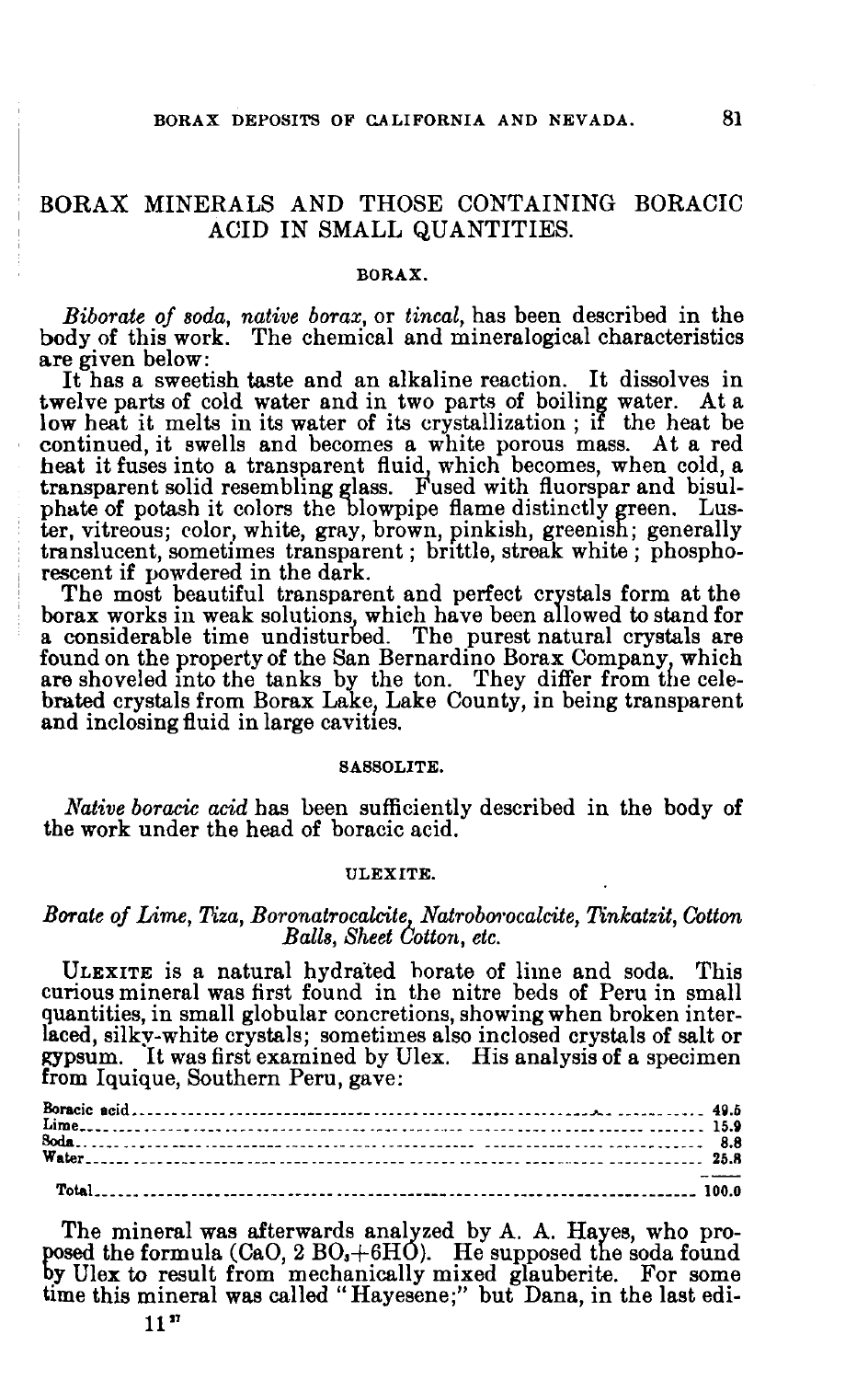tion of his work on mineralogy, gives it the name of Ulexite, in justice to the first observer.

The following extracts from "Mineraux du Pérou," by A. Raimondi, Paris, 1878, seem to show the analysis of Hayes to have been a mistake.

Ulexite was first found in the Province of Tarapaca, then named Borax or Tiza-Iately found in the Cordillere de Maricunga, at an altitude of 3,800 meters (12,464 feet). Mr. Raimondi calls attention to a widespread error found in works on mineralogy, as to a borate of lime without soda, under the name of Hayesene, which, in his opinion, does not exist in Peru. In 1853, while in the employ of the Government of Peru, he visited all the known localities of the borates in the Province of Tarapaca. He examined a large number of specimens, and made a great number of excavations, and his conclusions were that the sample of borate of lime called Hayesene was Ulexite, or Boronatrocalcite. Ulexite was found for the first time in 1836-7, in Tarapaca, forty or fifty kilometers from Iquique, under the crust that covers the nitrate of soda beds, nearly always in little rounded masses from the size of a hazelnut up to that of a potato-color white, fibrous, and silky. Very often the balls of ulexite have in their interior a nucleus of glauberite. The first notice in the Scientific Press is found in the second edition of the mineralogy of Dana, 1844, page 243, in which the author says that he had received a communication from Mr. Hayes, descriptive of a new mineral, under the name of borate of lime *(borocalcins ohliquus).* But in that description Mr. Hayes confounded borate of lime with glauber salt in a state of mixture:

I repeat here what I have already said, that I possess the most intimate conviction that the mineral described by Mr. Hayes as presenting rounded masses showing fibrous, white, silky<br>crystals frequently accompanied by glauberite, is borate of lime and soda, and not simple borate of lime.

The many analyses which I made of all the specimens collected while Commissioner to the Government of Peru in 1853; the analysis made in 1855 by the distinguished chemist Rammelsberg, of the material which presented all the physical characters of the doubtful Hayesene, establishes in a manner nearly certain that in Peru there exists only a single combination of boric acid with lime, and that the combination is a double borate of lime and soda, described in

works on mineralogy, under the name of ulexite or boronatrocalcite.<br>To complete what I have said on this important mineral, I give the composition of three specimens of boronatrocalcite found in a state of great purity in a very dry earth in the province<br>of Tarapaca, which appear in the report which I presented to the Peruvian Government in 1854.<br>These results agree with thos

the latter were not pure, because the boronatrocalcite was mixed with a small quantity of chloride of sodium and 8ulphate of soda and lime.

| Substance Found.                                                                                                                                                                                                                                                                                                                                                                                                                                                                                                                                                                                                                                                                        |                                             | By A. Raimondi.                        |                                        | By Rammels-<br>berg.                    |
|-----------------------------------------------------------------------------------------------------------------------------------------------------------------------------------------------------------------------------------------------------------------------------------------------------------------------------------------------------------------------------------------------------------------------------------------------------------------------------------------------------------------------------------------------------------------------------------------------------------------------------------------------------------------------------------------|---------------------------------------------|----------------------------------------|----------------------------------------|-----------------------------------------|
| Lime<br>Water                                                                                                                                                                                                                                                                                                                                                                                                                                                                                                                                                                                                                                                                           | $^{(1)}$<br>42.98<br>13.94<br>6.96<br>36.80 | (2)<br>43.13<br>14.14<br>6.92<br>35.75 | (3)<br>43.04<br>14.06<br>7.05<br>35.85 | 42.12<br>12.46<br>6.52<br>34.40<br>1.26 |
| Chloride of sodium ---------------------<br>Sulphate of soda                                                                                                                                                                                                                                                                                                                                                                                                                                                                                                                                                                                                                            | 0.16<br>0.12                                | Traces.<br>Traces.                     | Traces.<br>Traces.                     | 1.66<br>0.81<br>0.77                    |
| $\text{Total} \rightarrow \text{S} \rightarrow \text{S} \rightarrow \text{S} \rightarrow \text{S} \rightarrow \text{S} \rightarrow \text{S} \rightarrow \text{S} \rightarrow \text{S} \rightarrow \text{S} \rightarrow \text{S} \rightarrow \text{S} \rightarrow \text{S} \rightarrow \text{S} \rightarrow \text{S} \rightarrow \text{S} \rightarrow \text{S} \rightarrow \text{S} \rightarrow \text{S} \rightarrow \text{S} \rightarrow \text{S} \rightarrow \text{S} \rightarrow \text{S} \rightarrow \text{S} \rightarrow \text{S} \rightarrow \text{S} \rightarrow \text{S} \rightarrow \text{S} \rightarrow \text{S} \rightarrow \text{S} \rightarrow \text{S} \rightarrow \text{$ | 100.96                                      | 99.94                                  | 100.00                                 | 100.00                                  |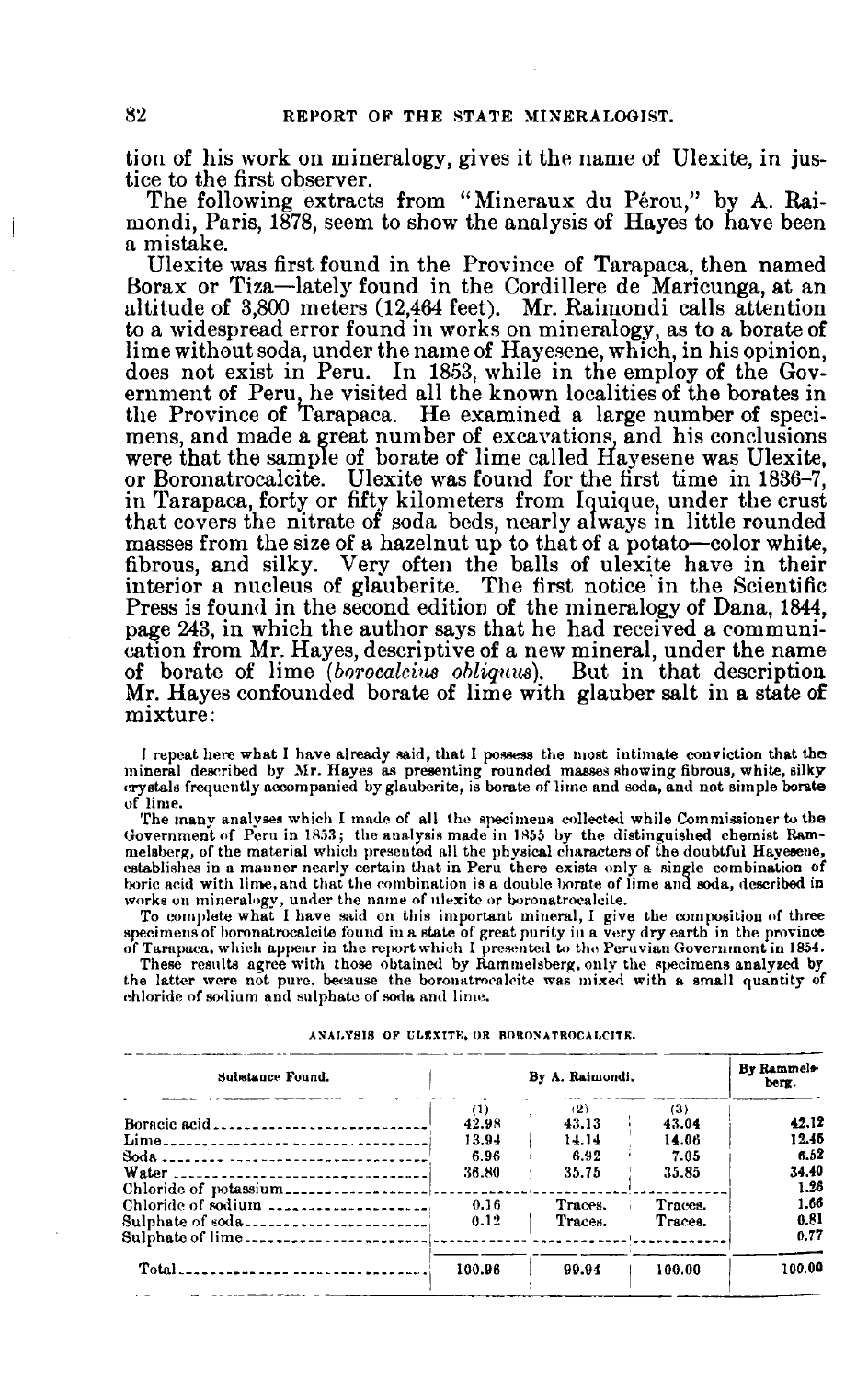#### BORAX DEPOSITS OF CALIFORNIA AND NEVADA. 83

Notwithstanding the fact that Mr. Raimondi failed to find hayesene there seems to be such a mineral, *a hydronis borate* of *lime*, *with*-Qut *soda.* Mr. N. H. Darton (American Journal of Science, 1882,) describes a mineral from Bergen Hill, New Jersey, to which he gives the name of Hayesene, which had the following composition:

Limp • 18.~9 Borncic acid • \_\_ • • .46.10 Waler • • \_\_ • 35.45 TotaL • \_\_ • . • \_ 99.95

Soda, silica, and magnesia, traces.

*Ulexite* is found at a number of localities on the Pacific Coast, me of which have been noticed elsewhere in this paper. It some of which have been noticed elsewhere in this paper. occurs in rounded concretions, from the size of peas to masses ten or twelve inches in diameter. Unless the so called cotton balls are carefully selected by hand the percentage is greatly reduced by the admixture of sand, worthless soluble salts and water. Much disappointment has been experienced from this cause. Shipments have rarely failed to be much lower grade than was expected.

As early as 1871, in the examination of ulexite and impure borates from the then newly discovered Columbus marsh borax fields, I accidentally discovered that very impure borate of lime in the cotton ballform could be concentrated and purified by very simple mechanical means, which information was given to the public in a report to the Nevada. Consolidated Borax Company, November 11, 1871, in the following words:

Crude borate of lime can be easily and cheaply concentrated by simple mechanical treatment<br>with cold water, in which it is nearly insoluble. A large vat should be constructed, in which<br>the crude material is to be placed wi be kept in slow agitation by the proper machinery, until the borate of lime has been reduced to a pulpy form, and all mechanical impurity has settled to the bottom. When these conditions are fulfilled, a plug is withdrawn, Care must be taken not to allow the sand and other impurity to flow out with the purified borate of lime. In the settler the borate of lime will soon fall to the bottom, and the clear portion, which contains biborate of soda (if that salt was associated with the borate of lime), may be rewhich contains biborate of soda (if that salt was associated with the borate of lime), may be re-<br>covered by proper crystallization.<br>The purified ulexite may then be thrown on an inclined platform and allowed to drain,

and then be dried in the sun.<br>The borate of lime so purified should have nearly the composition of the best natural product.

As borate of lime is quite voluminous in this condition, it should be compressed by powerful screws into a smaller bulk, as crude cotton is treated for the same reason. Ulexite containing twenty-four per cent of boracic acid has a market value in London of £18 per ton of 2,240 pounds.

There is a variety of ulexite called *sheet cotton* by the prospectors, which is sometimes quite overlooked. It is granular in appearance, but under the microscope it is seen to be ulexite in minute silky crystals. There is a specimen in the State Museum (No. 3590) which shows both varieties. Ten tons of boracic acid was made from this substance at the Phœnix Chemical Works at Columbus, Esmeralda County, Nevada, of which Mr. H. S. Durden was Superintendent. sample of this acid (No. 3591) may also be seen in the State Museum. The following mechanical analyses of crude ulexite show the nature of the impurities: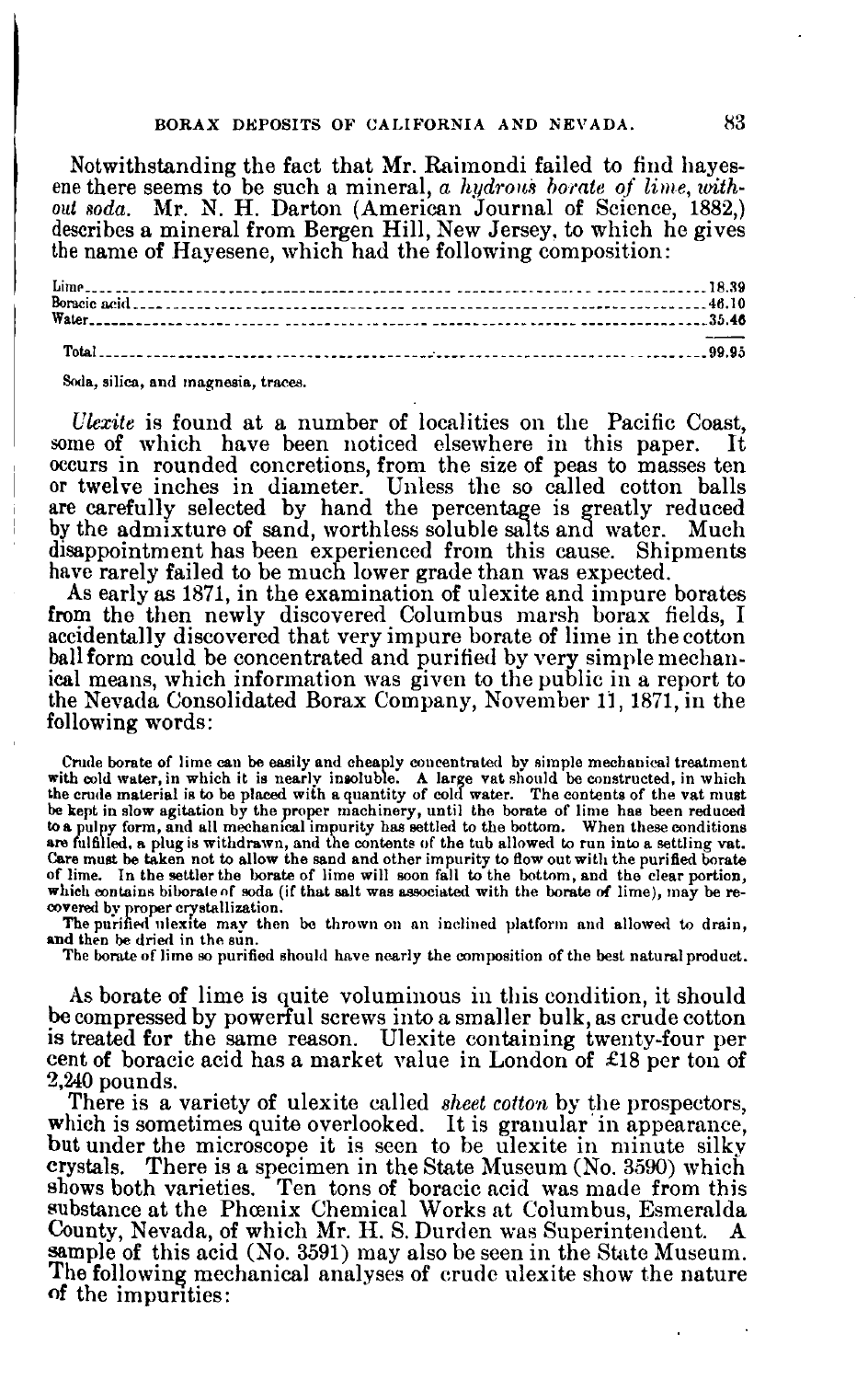#### 84 REPORT OF THE STATE MINERALOGIST.

#### No. 1.

|        | 100.00 |
|--------|--------|
| No. 2. |        |
|        |        |
|        |        |
|        |        |
|        |        |

CRYPTOMORPHITE.

100.00

100.0

Cryptomorphite is a very rare mineral, found with glauber salt, only in Nova Scotia, at one locality. It is white, without luster, soft, in kernels the size of a pea. When a small portion is placed under the microscope and magnified 100 diameters, the mineral is seen to consist of rhombic plates, from which the name is derived, meaning hidden form.

#### AMALTSIS BT HOWK.

| ANALYSIS BY HOWE. |  |
|-------------------|--|
|                   |  |
|                   |  |
|                   |  |
|                   |  |
|                   |  |

#### PRICEITE.

In October, 1871, Lieutenant A. W. Chase brought to the Academy of Sciences of San Francisco <sup>a</sup> sample of chalky substance which he thought to be magnesia. A small sample was given to me for examination, which I turned over to a pupil, Mr. E. J. Shipman, who spent some time over it and reported it to be borate of lime. Never having seen borate of lime in this form, I requested him to repeat his experiments, which he did, and with the same result. I then made an examination of the mineral myself, both chemical and microscopical, which led me to class it with *cryptomorphite*. The appearance under the microscope was so characteristic that I had no doubt as to its identity. At the evening meeting, November sixth, Lieutenant Chase presented it to the Academy of Sciences. Subsequently two samples were analyzed by Thomas Price, of San Francisco, which gave the following result: cisco, which gave the following result:

|                                   |        | 2.      |
|-----------------------------------|--------|---------|
|                                   | 47.04  | 45.20   |
|                                   | 29.96  | 29.80   |
|                                   | 2275   | 25.00   |
|                                   | .25    | traces. |
|                                   | 100.00 | 100.00  |
| the company of the company of the |        |         |

In 1873, Professor Silliman made a study of this mineral, and obtained the following mean of three analyses: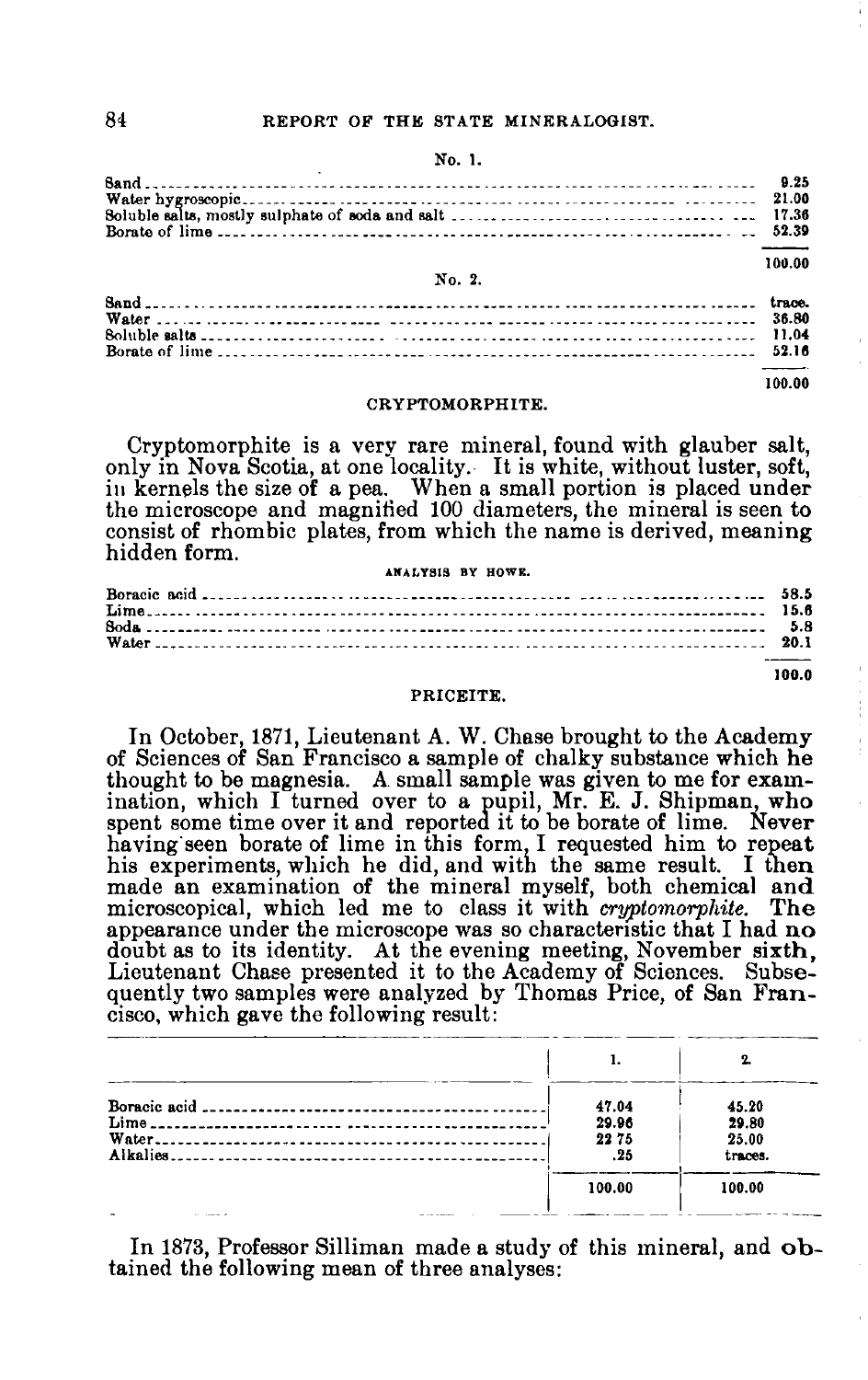#### BORAX DEPOSITS OF CALIFORNIA AND NEVADA. 85

100.OR

The absence of soda separates this mineral from ulexite and cryptomorphite, and seems to make it a new species, named as above by Professor Silliman. After studying this mineral and examining many specimens, I am led to believe that it is changed from ulexite by the abstraction of the soda and part of the water. I have a specimen of colemanite which has undoubtedly changed from a ulexite cotton ball.

#### PAXDERMITE

Is a variety of priceite. The following extracts from The London Journal of the Society of Arts, August 6,1880, by C. C. Warnford Lock, affords all that is known relating to this mineral:

I have now to deal with a new commercial borate, which, on the score of geographical position, abundance, cheapness of working, and easy manipulation, is certainly destined in a position, abundance, cheapness of working, and easy manipulation, is certainly destined in a<br>great measure to rule the markets of Europe, and particularly of Great Britain.<br>The new field lies on the Tchinar-Sau, a small st

outlet is in the Sea of Marmora, near the port of Panderma, on the Asiatic shore. It embraces<br>the villages of Bultan-Tchair, Yildiz, and Omerli, and the guard-house of the Demircapon pass. The area of the field is computed at over 13,000 acres (20 square miles). Its eastern confines<br>nearly abut upon the Rhyndacus, which has been navigated by steamers up to a point called Balakeser. A company has been formed for deepening and improving the stream, and a rail-<br>way has been projected from Panderma to Balakeser. The wagon road has hitherto been utilized for transporting the mineral, the distance from Panderma to the western edge of the<br>field being about forty English miles. The port of Panderma is regularly frequented by local steamers, and offers every convenience for shipping.

The field is situated in a basin of tertiary age, surrounded by volcanic rocks, which vary<br>from granite on the east to trachyte on the north, and columnar basalt on the west. Several basaltic hills and dikes protrude in different portions of the basin, and the presence of hot and mineral springs further testifies to the volcanic influences which have been at work, and in<br>which, doubtless, originated the boracic mineral. The latter occurs in a stratum at the bottom of an enormous bed of gypsum, its greater specific gravity probably impelling it downwards<br>while the whole mass was yet in a soft state. Several feet of clay cover the gypsum bed, which is here 60 to 70 feet thick, though in places it attains to double that thickness

The boraciferous stratum varies in depth; it has been proved for a vertical distance of fortyfive feet. The mineral exists in closely-packed nodules, of very irregular size and shape, and<br>of all weights up to a ton. Von Rath has named it "Pandermite," from the port of shipment.

In outward appearance it closely resembles a snow-white, fine-grained marble. Chemically posking, it is a hydrous borate of lime, its composition being expressed by the formula 2CaO,  $3B_2O_3$ ,  $3H_2O$ ; in other words, it vary from 81 per cent up to 46 per cent, and average about 40 per cent, boracite and stassfurtite (borates of magnesia), containing respectively about 63 per cent and 60? per cent, alone surpass<br>it in this respect, and they can hardly be deemed commercial minerals. After very simple preparation pandermite can be very directly applied as a flux, and is more economical than<br>borax for this purpose, thanks to its larger proportion of boracic acid.

An outcrop of the mineral was discovered by a foreigner some years since, and the bed was secretly worked; small shipments were occasionally made to Europe under the denomination of plaster of Paris, thus keeping the matter hidden, and at the same time avoiding the payment of dues and duties. The Ottoman Government has since been apprised of these irregularities and has taken energetic measures to correct them. More recently it has granted a comprehensive concession to a party of British residents, who are setting to work to develop the property.

The district enjoys the great advantage of being under British protection.<br>The workings were at first placed under that section of the Reglement des Mines relating to quarries, but have since been transferred to the section regulating mines proper. Steps are being taken to open up the deposit in a systematic manner, by first sinking a nuir ser of boreholes—as has been done with the Kainit beds at Stassfurt—to ascertain the poir of greatest development in the basin. The locality possesses a healthy climate, except in the Autumn, when there is some ague.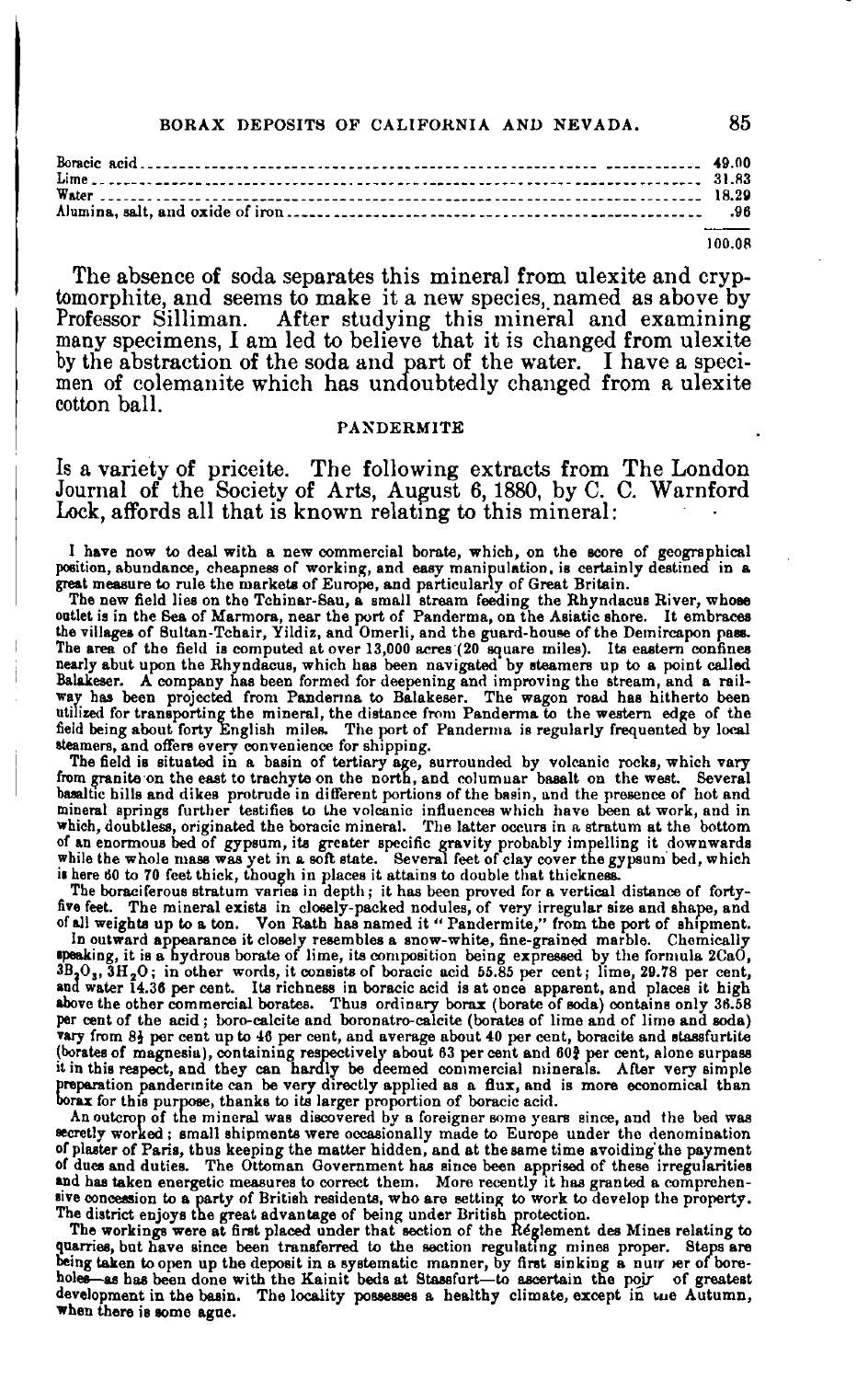Labor is very cheap and abundant, Turks, Armenians, Greeks, Circassians, Tartars, and Italians being obtainable from the neighboring villages. There is a supply of water; oak and fir timber may be procured at six to seven miles distant, and scrub for fuel covers the surrounding hills.<br>The actual cost of the mineral, as now worked, is as follows :

|                                                                                                                                                                 | $f = g \cdot d.$ |  |  |
|-----------------------------------------------------------------------------------------------------------------------------------------------------------------|------------------|--|--|
| At 795} okes per ton, and 128} piastres per £ sterling (1 piastre=40 paras) this                                                                                |                  |  |  |
| will equal $\ldots$ $\ldots$ $\ldots$ $\ldots$ $\ldots$ $\ldots$ $\ldots$ $\ldots$ $\ldots$ $\ldots$ $\ldots$ $\ldots$ $\ldots$ $\ldots$ 3 $\ldots$ 8 3 per ton |                  |  |  |
| To this must be added government royalty, 5 per cent ad valorem, say  0 5 0 per ton                                                                             |                  |  |  |
|                                                                                                                                                                 |                  |  |  |
|                                                                                                                                                                 |                  |  |  |
|                                                                                                                                                                 |                  |  |  |

The present values of the boracic products now in the market vary from £46 to £60 per ton, according to quality; the lowest figure ever reached here has been about  $\pounds 20$  a ton, at which price the demand would immensely increase.

Pisani, of Paris, analyzed this mineral and obtained the following result:

100.0

It will be found stated elsewhere that the variety pandermite has recently been found in apparent abundance in Death Valley, Inyo County, and at Calico, San Bernardino County, and the cryptomorphic variety at the latter locality.

#### COLEMANITE

Is also a variety of priceite found recently in Death Valley. The following analysis was made by Thomas Price, of San Francisco, March, 1883, by whom the original price ite was first analyzed:

| Water |  |
|-------|--|
|       |  |
|       |  |
|       |  |

100.00

In the analysis of colemanite, the alumina, iron, and silica are probably mechanical impurities-1.25 being added proportionately to the other constituents, gives the following percentage:

100.00

This gives the approximate formula  $4B_0$ ,  $3CaO, 6HO$ , which is the same obtained by Silliman for priceite, which no doubt it is in a crystalline state. As this mineral possesses certain physical properties differing from priceite, the name colemanite has been given to it

86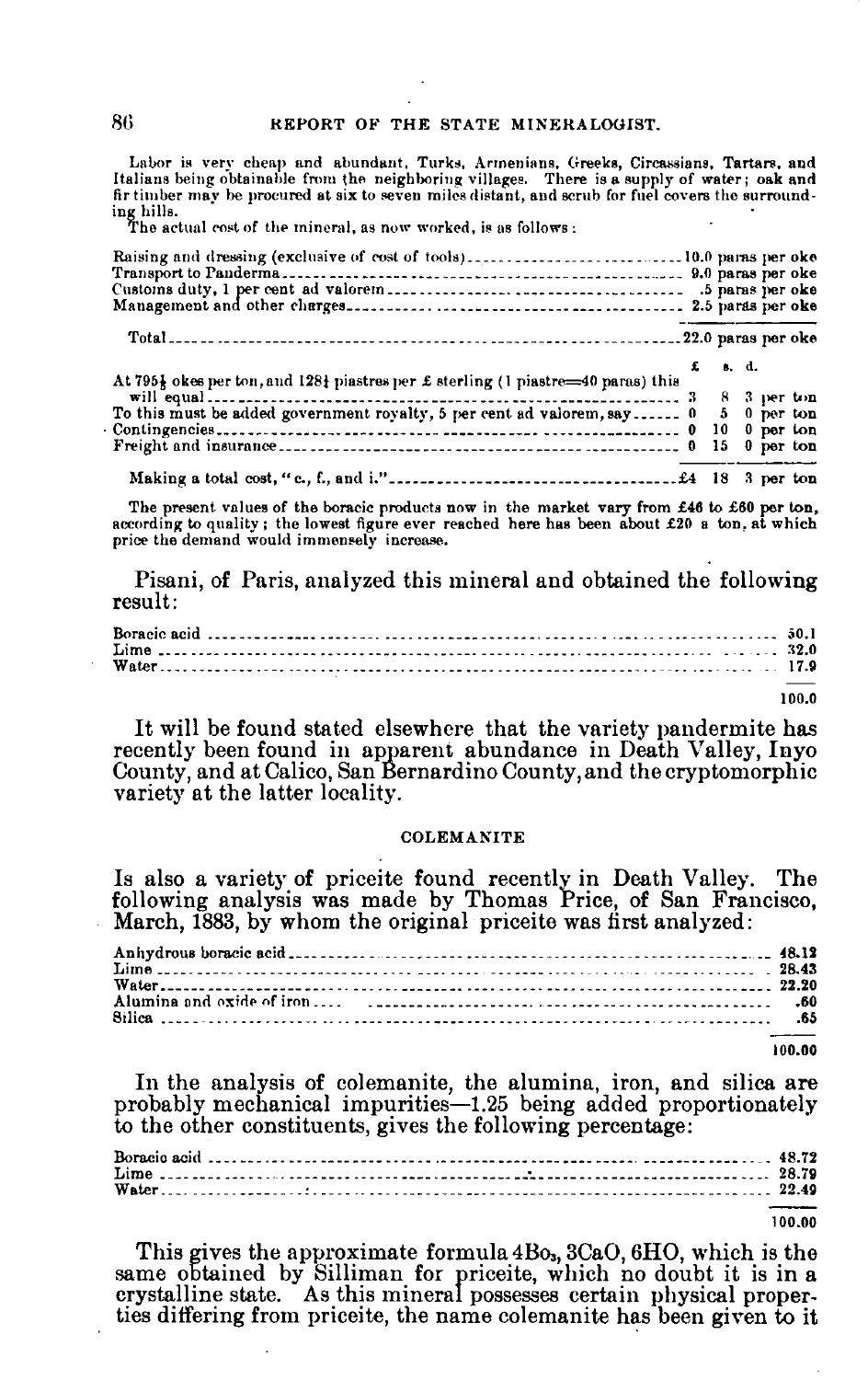to distinguish it from the soft chalky mineral found both in southern Oregon and San Bernardino County, California.

The name *colemanite* was given by the discoverer of the mineral in honor of William T. Coleman, of San Francisco, who has been identified with the borax interests of the Pacific Coast from the commencement.

#### PROPERTIES OF COLEMANITE.

Color and streak white; milky to transparent; hardness 3.5-4; specific gravity, 2.39; before the blowpipe exfoliates, decrepitates violently,and melts imperfectly; after considerable heating it imparts a reddish yellow color to the flame, which changes to green. The min-<br>eral pulverizes easily, fragments obscurely rhombic. It is wholly soluble in hydrochloric acid with heat. From the solution boracic acid crystallizes on cooling. The filtrate gives a white precipitate with ammonia and oxalate of ammonia. With sulphuric acid, or with fluorspar and bisulphate of potash, tinges the blowpipe flame green. Luster of the mineral vitreous to adamantine. It shows no perfect crystals, but appears like semi-crystalline calcite.

#### **BECHILITE**

Is a borate of lime without soda, and therefore resembling priceite. found by Bechi, from whom it was named, as an incrustation, at the baths of the lagoons of Tuscany.

The following analysis is by Bechi:

| Water $\frac{1}{26.9}$ |       |
|------------------------|-------|
|                        | 100.0 |

Very little is known about this mineral, which was found only in small quantities. It has physical properties resembling ulexite and priceite.

#### HOWLITE,

A silicious borate of lime, is found in small imbedded globules in gypsum at Brookville, Nova Scotia. Analysis by How:

100.00

This mineral is too rare to have any commercial value.

TABLE SHOWING THE SIMILARITY OF THE BORATE OF LIME MINERALS.

|              | Ulexite. | Cryptomor-<br>phite. | Priceite. |       | Pandermite. Colemanite. | Bechilite. | Howlite. |
|--------------|----------|----------------------|-----------|-------|-------------------------|------------|----------|
| Boracic acid | 43.04    | 58.50                | 49.00     | 55.85 | 48.72                   | 52.20      | 44.22    |
| Lime.        | 14.06    | 15.60                | 31.83     | 29.78 | 28.79                   | 20.90      | 28.69    |
| Water.       | 35.85    | 20.10                | 18.29     | 14.36 | 22.49                   | 26.90      | 11.84    |
| Soda         | 7.05     | 5.80                 |           |       |                         |            |          |
| Silica       |          |                      |           |       |                         |            | 15.25    |
|              | 100.00   | 100.00               | 99.12     | 99.99 | 100.00                  | 100.00     | 100.00   |
|              |          |                      |           |       |                         |            |          |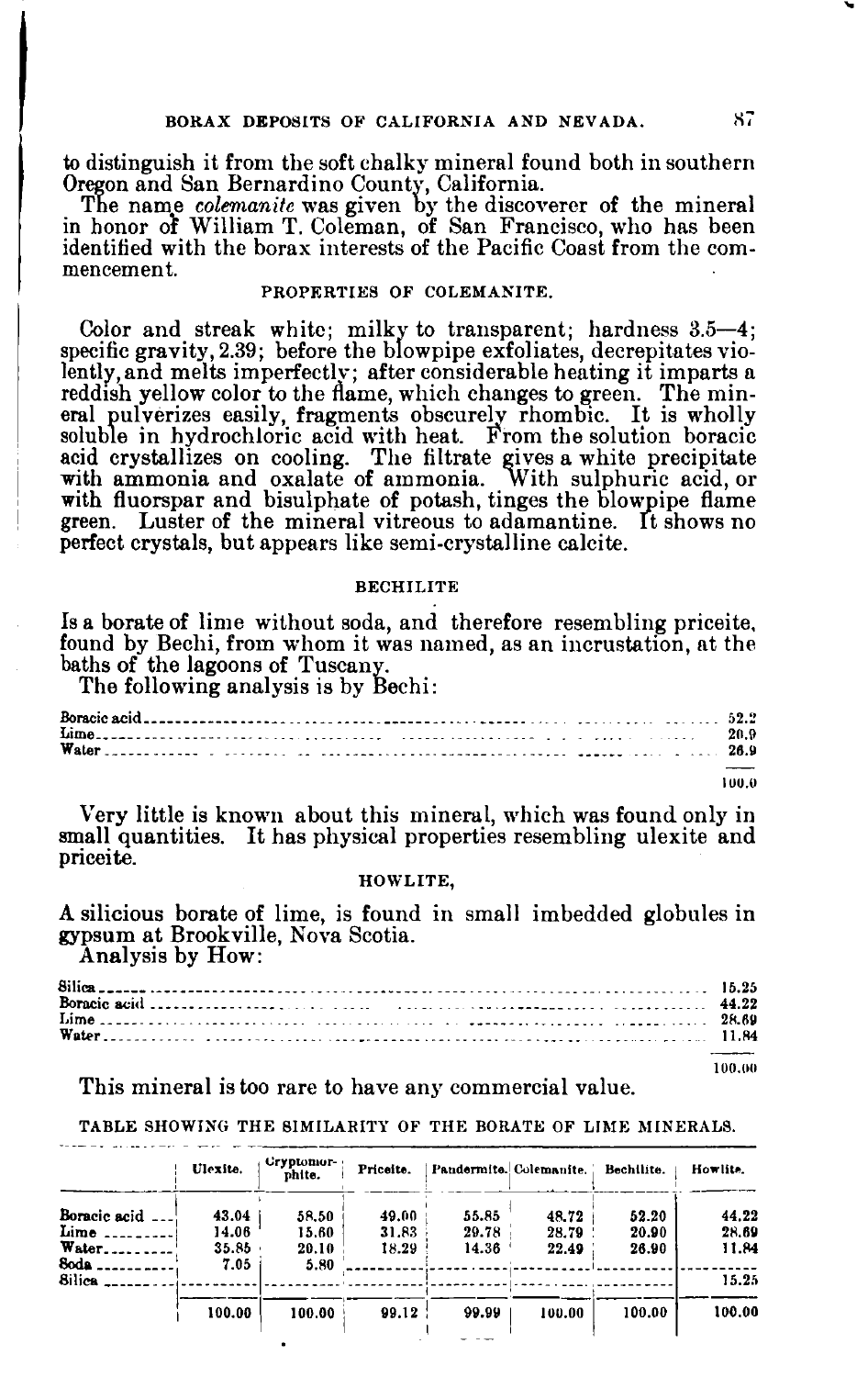#### 88 REPORT OF THE STATE MINERALOGIST.

#### RHODIZITE.

Rhodizite--named from a Greek word meaning resemblance to a rose, from the red color imparted to the blowpipe flame-is a very rare mineral, found only in minute crystals on red tourmaline at one locality in the Ural Mountains. These crystals are modified dodecahedrons, so small that sufficient cannot be obtained for analysis, for which reason its chemical character is uncertain. Dana considers it a lime boracite, while Gmelin describes it as a borate of lime. Before the blowpipe it fuses with difficulty to an opaque glass, tingeing the flame first green and then red.

#### **WARWICKITE**

Is a borate and titanate of magnesia, with iron, alumina, and silica. The following analysis is by J. Lawrence Smith, who made a reexamination of it in 1853:

| Alumina $\cdots$ |  |  |
|------------------|--|--|
|                  |  |  |
|                  |  |  |

98.65

Hardness, 3-4; specific gravity, 3.188; color, dark brown, sometimes copper red; fracture, uneven, brittle.

This is a very rare mineral, first described by Professor C. U. Shepard, and named from Warwick, New York, the first locality. It was first supposed to be a titanate of magnesia and iron. The presence of boracic acid was discovered by Smith. It is too rare to have any commercial value, but is interesting as showing that borax minerals may exist more plentifully than is generally supposed, and that it may be to their decomposition that free boracic acid and the soluble borates are due. It occurs in a granular limestone at the locality mentioned.

#### LAGONITE.

Named from the lagoons of Tuscany, another rare mineral, is a borate of iron, found in earthy masses of yellow ochre, and is an incrustation at the Tuscan lagoons.

#### ANALYSIS BY BKCBI.

| ANALIAIS BY BRUBL. |        |
|--------------------|--------|
|                    |        |
|                    |        |
|                    |        |
|                    |        |
|                    | 100.00 |

#### LARDERELLITE.

Named from Count Larderell, is a hydrated borate of ammonia, found in the lagoons of Tuscany. It occurs in small crystalline rhomboidal plates. It is a rare mineral, never found in quantities sufficient to have any commercial value.